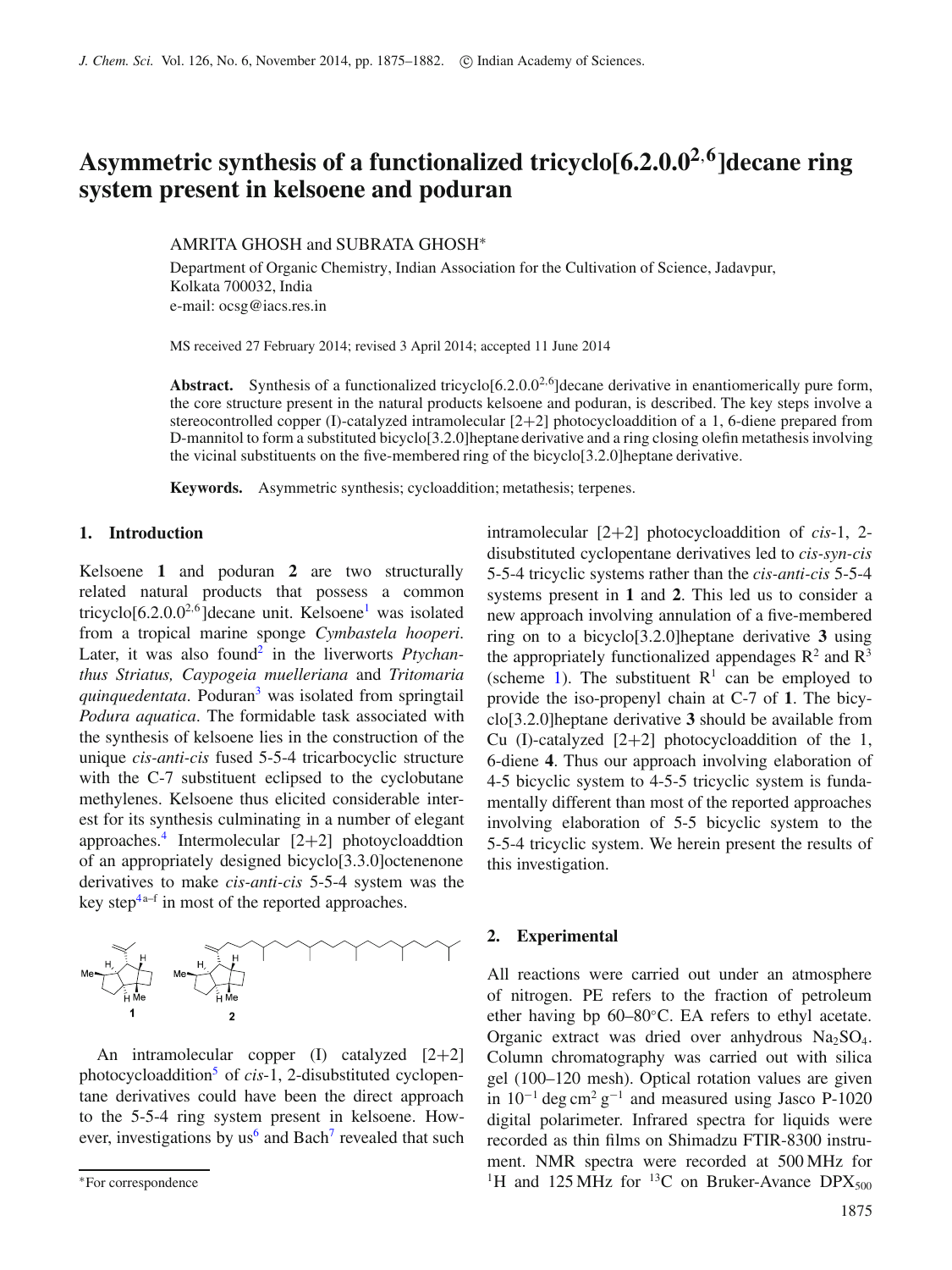

<span id="page-1-0"></span>**Scheme 1.** Retrosynthetic plan.

instrument. 13C peaks assignment is based on DEPT experiment. High Resolution Mass spectra (HRMS) were measured in a QTOF I (quadrupole-hexapole-TOF) mass spectrometer with an orthogonal Z-sprayelectrospray interface on Micro (Ya-263) mass spectrometer (Manchester, UK).

## 2.1 *Ethyl 2-(1-(1,4-dioxaspiro[4.5]decan-2-yl)allyl)- 3-hydroxy-4-methylpent-4-enoate (6)*

To a magnetically stirred solution of diisopropylamine  $(2.0 \text{ mL}, 14.92 \text{ mmol})$  in anhydrous THF  $(20 \text{ mL})$ cooled to −20◦C was added dropwise n-BuLi (7 mL, 11.1 mmol, 1.6 M in THF). After stirring for 20 min. at this temperature, the solution was cooled to  $-78°C$ and a solution of the ester **5**[8](#page-7-7) (1 g, 3.7 mmol) in THF (10 mL) was added dropwise. The reaction mixture was then slowly warmed to  $-30$ °C and stirred at that temperature for 30 min. The temperature of the reaction mixture was again brought to −78◦C and to it HMPA (1 mL) followed by methacrolien (0.9 mL, 11.2 mmol) was added dropwise. It was allowed to stir for 15 min at  $-78°C$ . After quenching with saturated aqueous NH4Cl solution, the reaction mixture was extracted with diethyl ether  $(3 \times 10 \text{ mL})$ . The organic extract was washed with brine (10 mL) and dried. The residual material after evaporation of the solvent in vacuum was chromatographed  $(1:9 \text{ Et}_2\text{O/PE})$  to afford an inseparable mixture containing all the four possible diastereoisomers of the hydroxy-ester **6** (700 mg, 56%) as a light yellow oil:  $R_f$  : 0.6 [EA/PE (3:7)];  $[\alpha]_D^{26} = +11.84$  (c 0.625, CHCl<sub>3</sub>); IR (KBr)  $v_{\text{max}}$  3473, 2937, 1730, 1641 cm<sup>-1</sup>; <sup>1</sup>H NMR (500 MHz, CDCl<sub>3</sub>)  $\delta$ 1.16–1.22 (t, 3H,  $J = 7.0$  Hz), (triplets of all the isomers merged together), 1.35 (brs, 2H), 1.52 (brs, 4H), 1.56 (brs, 4H), 1.73 (s, 6H), 2.57–2.89 (m, 2H), 3.17– 3.66 (m, 1H), 4.26–4.42 (m, 1H), 4.42 (m, 5H), 4.84– 5.06 (m, 2H), 5.13 (m, 1H), 5.27 (m, 1H), 5.58–6.04 (m, 1H); <sup>13</sup>C NMR (125MHz, CDCl<sub>3</sub>)  $\delta$  (for the major isomer from the mixture)  $14.1$  (CH<sub>3</sub>),  $17.8$  (CH<sub>3</sub>),  $23.9$  $(CH_2)$ , 25.2 (2xCH<sub>2</sub>), 34.7 (2xCH<sub>2</sub>), 46.8 (CH), 52.8 (CH), 60.6 (OCH<sub>2</sub>), 66.6 (OCH<sub>2</sub>), 72.7 (OCH), 75.1 (OCH), 109.8 (C), 113.7 (CH<sub>2</sub>), 119.5 (CH<sub>2</sub>), 135.3 (CH), 145.2 (C), 172.8 (CO); HRMS (ESI) calcd for  $C_{19}H_{30}O_5$ Na  $(M+Na)^+$ , 361.1991; found, 361.1994.

# 2.2 *(1S, 2R, 3R, 4S, 5S)-Ethyl 2-hydroxy-1-methyl-4- (1,4-dioxaspiro[4.5]decan-2-yl)bicyclo[3.2.0]heptane-3-carboxylate (7)*

A solution of the diene **6** (700 mg, 2.07 mmol) in anhydrous diethyl ether (250 mL) was poured into a pyrex cell. The ethereal solution was then degassed by bubbling Ar through it for 30 min. Freshly-prepared cuprous triflate (10 mg) was added to the reaction mixture. The reaction mixture was then irradiated internally under a positive pressure of Ar with a Hanovia 450 W medium pressure mercury vapour lamp through a water cooled quartz immersion well for about 4 h. After completion (TLC), the reaction mixture was poured into ice cold ammonia solution (10 mL, 35%) in a separatory funnel. After thoroughly shaking, the blue coloured aqueous layer was separated. The organic layer was washed with brine and concentrated in vacuum and the residual material was purified through column chromatography using  $[Et_2O/PE (1:9)]$  as the eluent to afford the hydroxy-ester **7** as light yellow oil (200 mg, 51%);  $R_f$  : 0.5 [EA/PE (3:7)]; [ $\alpha$ ] $^{26}_{D}$  – 11.26 (c 1.4, CHCl<sub>3</sub>); IR (KBr)  $v_{\text{max}}$  2953, 2862, 1712, 1620 cm<sup>-1</sup>; <sup>1</sup>H NMR (300 MHz, CDCl<sub>3</sub>) δ 1.07 (s, 3H), 1.25 (t, 3H,  $J = 7.2$  Hz), 1.33 (brs, 2H), 1.50–1.55 (m, 10H), 2.10– 2.29 (m, 4H), 2.52 (m, 1H), 2.86 (dd, 1H,  $J = 4.8$ , 10.4 Hz), 3.26 (brs, 1H), 3.40 (t, 1H,  $J = 7.6$  Hz), 3.9–3.96 (m, 2H), 4.16 (q, 2H,  $J = 7.0$  Hz): <sup>13</sup>C NMR (75 MHz, CDCl<sub>3</sub>)  $\delta$  14.2 (CH<sub>3</sub>), 23.5 (CH<sub>2</sub>), 23.8  $(CH<sub>2</sub>), 23.9$  (CH<sub>2</sub>), 25.2 (CH<sub>2</sub>), 25.2 (CH<sub>2</sub>), 25.6 (CH<sub>3</sub>), 34.7 (CH<sub>2</sub>), 36.1 (CH<sub>2</sub>), 43.5 (CH), 49.1 (C), 51.2 (CH), 52.6 (CH), 60.7 (CH<sub>2</sub>), 67.6 (CH<sub>2</sub>), 75.6 (CH), 80.6 (CH), 109.2 (C), 174.0 (CO); HRMS (ESI) m/z calcd for  $C_{19}H_{30}O_5$ Na  $(M+Na)^+$ , 361.1991; found : 361.1994.

2.3 *(1S, 2R, 3R, 4S, 5S)-Ethyl 1-methyl-4-(1,4-dioxaspiro [4.5]decan-2-yl)-2-(tosyloxy)bicyclo[3.2.0]heptane-3 carboxylate (8)*

A magnetically stirred solution of the alcohol 7 (390 mg, 1.15 mmol) in dichloromethane (20 mL) along with triethyl amine (0.6 mL, 4.6 mmol), DMAP (cat), and TsCl (1.09 g, 5.75 mmol) was refluxed for 12 h. After completion of the reaction (TLC) it was cooled to r.t. The resulting suspension was diluted with diethyl ether (150 mL), stirred for 30 min. and the precipitated solid was removed by filtration. The filtrate was then washed sequentially with 10% aqueous copper sulphate  $(2\times5$  mL), 10% aqueous sodium hydrogen carbonate  $(2\times5$  mL), brine (5 mL), dried and concentrated in vacuo. The resiudual material was then purified through column chromatography using  $[Et_2O/PE (1:9)]$ as the eluent to afford the compound **8** (400 mg, 71%)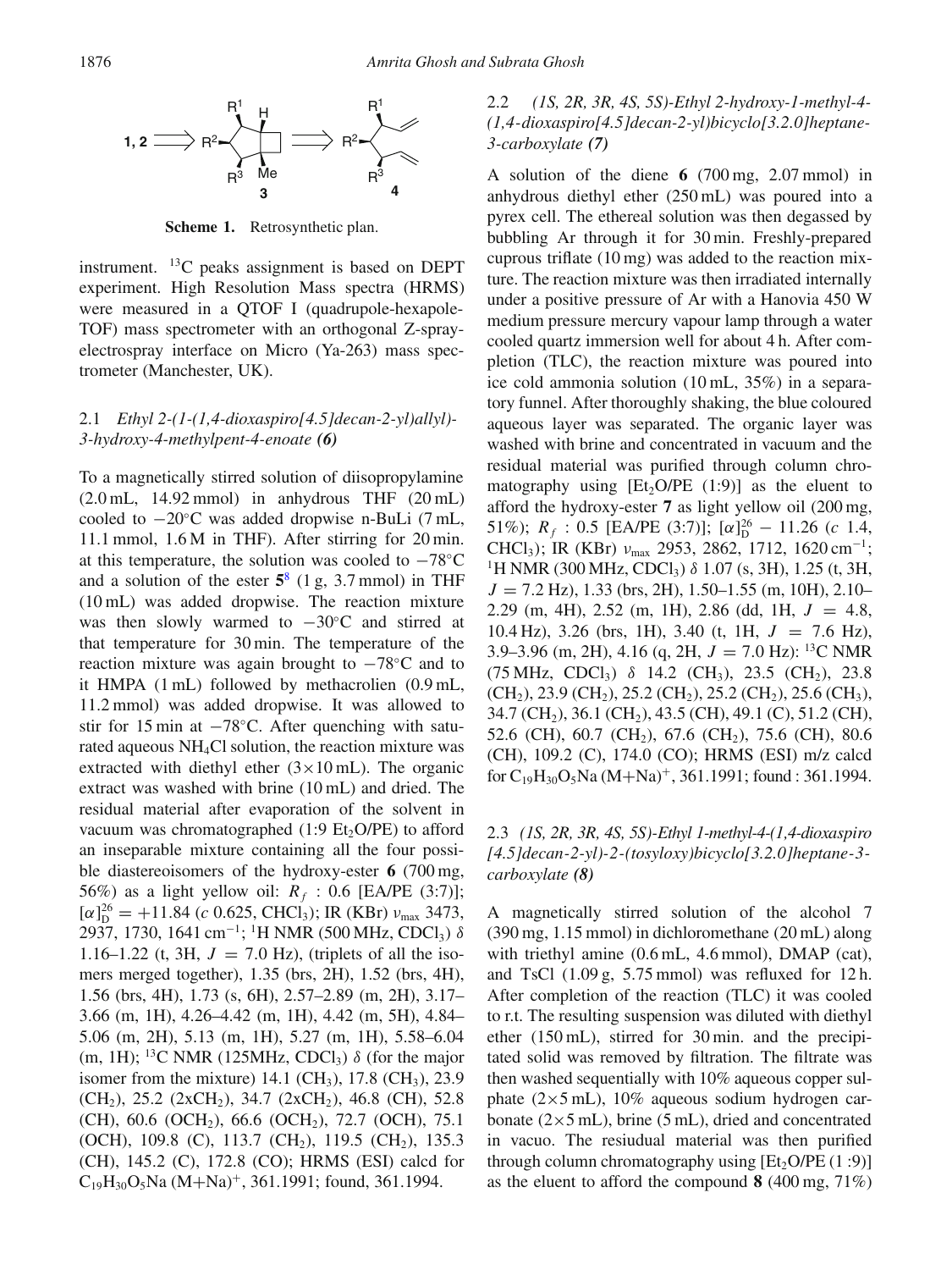as light yellow oil.  $R_f$ : 0.6 [EA/PE (3:7)]; [ $\alpha$ ] $_{\text{D}}^{25}$  – 37.7 (c 0.88, CHCl3); IR (KBr) νmax 2937, 2862, 1732, 1599, 1448 cm−1; <sup>1</sup> H NMR (500 MHz, CDCl3) δ 1.12 (s, 3H), 1.14 (t, 3H,  $J = 7.5$  Hz), 1.34–1.39 (brs, 2H), 1.48– 1.54 (m, 8H), 2.07–2.11 (m, 2H), 2.16–2.20 (m, 1H), 2.26–2.30 (m, 2H), 2.41 (s, 3H), 2.61 (dddd, 1H,  $J =$ 3.6, 6.8, 10.6 Hz), 3.01 (dd, 1H,  $J = 6.0$ , 11.5 Hz), 3.42  $(t, 1H, J = 7.5 Hz)$ , 3.71–3.74 (m, 1H), 3.92 (t, 1H,  $J = 7.0$  Hz), 4.01–4.07 (m, 1H), 4.16 (td, 1H,  $J = 3.0$ , 7.5 Hz), 4.83 (d, 1H,  $J = 6.0$  Hz), 7.29 (d, 2H,  $J = 8.5$ Hz), 7.73 (d, 2H,  $J = 8.0$  Hz): <sup>13</sup>C NMR (125 MHz, CDCl<sub>3</sub>)  $\delta$  14.0 (CH<sub>3</sub>), 21.6 (CH<sub>3</sub>), 21.9 (CH<sub>2</sub>), 23.8  $(CH<sub>2</sub>), 24.0$  (CH<sub>2</sub>), 24.8 (CH<sub>3</sub>), 25.2 (CH<sub>2</sub>), 25.8 (CH<sub>2</sub>), 34.7 (C), 36.0 (CH<sub>2</sub>), 42.8 (CH), 49.2 (CH), 52.9 (CH), 60.9 (CH2), 67.3 (CH2), 74.6 (CH), 90.3 (CH), 109.2 (C), 127.8 (CH), 129.7 (CH), 134.4 (C), 144.6 (C), 169.7 (CO); HRMS (ESI) m/z calcd for  $C_{26}H_{36}O_7S$ Na  $(M+Na)^{+}$ , 515.2079; found : 515.2078.

### 2.4 *(1S, 4S, 5S)-Ethyl 1-methyl-4-(1,4-dioxaspiro[4.5] decan-2-yl)bicyclo[3.2.0]hept-2-ene-3-carboxylate (10)*

A solution of the tosylate **8** (400 mg, 0.813 mmol) in toluene (5 mL) and DBU (0.2 mL) was refluxed at 110◦C for 1 h and excess toluene was removed. The residual material was dissolved in ether. The ethereal layer was washed with water (10 mL) and brine (10 mL) and dried and the solvent was evaporated. Column chromatography [Et<sub>2</sub>O/PE  $(1: 19)$ ] of the residual material afforded the unsaturated ester **10** (200 mg, 77%) as yellow liquid;  $R_f$ : 0.7 [EA/PE (1:9];  $[\alpha]_D^{25} = -36.02$ (c 1.25, CHCl<sub>3</sub>); IR (KBr)  $v_{\text{max}}$  2933, 2860, 1714,  $1622$  cm<sup>-1</sup>; <sup>1</sup>H NMR (500 MHz, CDCl<sub>3</sub>) δ 1.23 (s, 3H), 1.31 (t, 3H,  $J = 7.5$  Hz), 1.40–1.64 (m, 10H), 1.95– 2.05 (m, 3H), 2.09–2.16 (m, 1H), 2.58 (dd, 1H,  $J =$ 8.0, 3.0 Hz), 2.78 (s, 1H), 3.55 (t, 1H,  $J = 7.5$  Hz), 3.98 (t, 1H,  $J = 7.5$  Hz), 4.16–4.26 (m, 2H), 4.32 (td, 1H,  $J = 3.0, 7.0$  Hz), 6.76 (s, 1H); <sup>13</sup>C NMR (125 MHz, CDCl<sub>3</sub>)  $\delta$  14.4 (CH<sub>3</sub>), 22.4 (CH<sub>3</sub>), 23.8 (CH<sub>2</sub>), 24.1  $(CH<sub>2</sub>), 24.2 (CH<sub>2</sub>), 25.4 (CH<sub>2</sub>), 33.5 (CH<sub>2</sub>), 34.4 (CH<sub>2</sub>),$  $36.2$  (CH<sub>2</sub>), 42.5 (CH), 52.5 (C), 55.5 (CH), 60.4 (CH<sub>2</sub>), 67.8 (CH2), 74.1 (CH), 109.5 (C), 134.7 (C), 152.4 (CH), 165.8 (CO); HRMS (ESI) calcd for  $C_{19}H_{28}ONa$  $(M+Na)^{+}$ : 343.1885, found: 343.1888.

## 2.5 *((1S, 4S, 5S)-1-Methyl-4-(1,4-dioxaspiro[4.5]decan-2-yl)bicyclo[3.2.0]hept-2-en-3-yl)methanol l (11)*

To a magnetically stirred solution of the compound **10** (2 g, 6.25 mmol) in diethyl ether (50 mL), cooled to 0 $\degree$ C, was added LiAlH<sub>4</sub> (475 mg, 12.5 mmol). Stirring was continued for 1 h. It was then quenched by sequential addition of  $0.5$  mL  $H<sub>2</sub>O$ ,  $0.5$  mL  $15\%$  NaOH solution and  $1.5 \text{ mL H}_2\text{O}$ . The clear ethereal solution obtained after decanation was concentrated and the residual material was purified through coloumn chromatography  $(3:7 \text{ Et}_2O/PE)$  to afford the alcohol 11  $(1.3 \text{ g}, 76\%)$  as a viscous liquid;  $R_f : 0.5$  [EA/PE (3:7)];  $[\alpha]_D^{25}$  54.79 (c 5.75, CHCl<sub>3</sub>); IR(KBr)  $\nu_{\text{max}}$  3406, 3375, 2935, 2887, 2858, 1446 cm−1; <sup>1</sup> H NMR (300 MHz, CDCl<sub>3</sub>)  $\delta$  1.10 (s, 3H), 1.37 (brs, 2H), 1.59–1.61 (m, 8H),  $1.68-1.74$  (m, 1H),  $1.89$  (t, 1H,  $J = 7.9$  Hz),  $2.03-$ 2.04 (m, 1H), 2.13–2.17 (m, 1H), 2.22–2.27 (m, 1H), 2.44 (brs, 1H), 2.80 (brs, 1H), 3.45–3.52 (m, 1H), 3.88  $(t, 1H, J = 6.9 \text{ Hz})$ , 4.15–4.20 (m, 1H), 4.25 (brs, 2H), 5.61(s, 1H); <sup>13</sup>C NMR (75 MHz, CDCl<sub>3</sub>)  $\delta$  23.2 (CH<sub>2</sub>), 24.0 (CH<sub>2</sub>), 24.1 (CH<sub>2</sub>), 24.9 (CH<sub>3</sub>), 25.2 (CH<sub>2</sub>), 33.5  $(CH_2)$ , 34.5  $(CH_2)$ , 36.1  $(CH_2)$ , 44.1  $(CH)$ , 51.3  $(C)$ , 55.5 (CH), 61.3 (CH<sub>2</sub>), 66.7 (CH<sub>2</sub>), 76.1 (CH), 109.4 (C), 137.0 (CH), 141.5 (C); HRMS (ESI) m/z calcd for  $C_{17}H_{26}O_3$ Na (M+Na)<sup>+</sup> 301.1780; found : 301.1781.

# 2.6 *Ethyl 2-((1S,2S,4S,5S)-1-methyl-3-methylene-4-(1,4 dioxaspiro[4.5]decan-2-yl)bicyclo[3.2.0]heptan-2-yl) acetate (12)*

A mixture of the allylic alcohol **11** (200 mg, 0.72 mmol), triethyl orthoacetate (4.7 mL, 2.16 mmol), propionic acid (0.2 mL) and xylene (5 mL) was heated in a sealed tube at 140◦C for 3 h. Triethyl orthoacetate was distilled out from the reaction mixture and the residual material was purified by column chromatography  $[Et_2O/PE(1:24)]$  to afford the ester 12 (150 mg, 60%) as a viscous liquid;  $R_f$  : 0.5 [EA/PE (1:9)];  $[\alpha]_D^{25}$  – 18.67 (c 2.87, CHCl<sub>3</sub>); IR (KBr)  $v_{\text{max}}$  2935, 2862, 1735, 1651, 1448 cm<sup>-1</sup>; <sup>1</sup>H NMR (500 MHz, CDCl<sub>3</sub>)  $\delta$  1.08 (s, 3H), 1.24 (t, 3H,  $J = 3.5$  Hz), 1.51–1.61 (m, 10H), 1.69–1.74 (m, 1H), 1.84–1.90 (m, 1H), 2.19–2.32 (m, 3H), 2.37–2.43 (m, 3H), 2.83 (t, 1H,  $J = 8.0$  Hz), 3.61 (t, 1H,  $J = 7.2$  Hz), 3.95 (dd, 1H,  $J = 6.5, 7.7$  Hz), 4.03 (dd, 1H,  $J = 6.7$ , 13.2 Hz), 4.08–4.15 (m, 2H), 4.95 (d, 2H,  $J = 5.0$ Hz): <sup>13</sup>C NMR (125 MHz, CDCl<sub>3</sub>) δ 14.4 (CH<sub>3</sub>), 21.7  $(CH_3)$ , 23.0 (CH<sub>2</sub>), 23.9 (CH<sub>2</sub>), 24.1 (CH<sub>2</sub>), 25.3 (CH<sub>2</sub>), 32.2 (CH<sub>2</sub>), 35.2 (CH<sub>2</sub>), 35.3 (CH<sub>2</sub>), 36.1 (CH<sub>2</sub>), 36.6  $(CH<sub>2</sub>), 46.1$  (C), 46.9 (CH), 51.5 (CH), 55.9 (CH), 60.3  $(CH<sub>2</sub>), 68.0$  (CH<sub>2</sub>), 78.1 (CH), 109.4 (C), 109.5 (CH<sub>2</sub>), 157.1 (C), 173.1 (CO); HRMS (ESI) m/z calcd for  $C_{21}H_{32}O_4$ Na  $(M+Na)^+$  371.2198; found : 371.2195.

## 2.7 *2-((1S,2S,4S,5S)-1-Methyl-3-methylene-4-(1,4 dioxaspiro[4.5]decan-2-yl)bicyclo[3.2.0]heptan-2-yl) ethanol (13)*

To a suspension of  $LiAlH<sub>4</sub>$  (20 mg, 0.517 mmol) in dry ether (5 mL) at 0◦C was added a solution of the ester **12**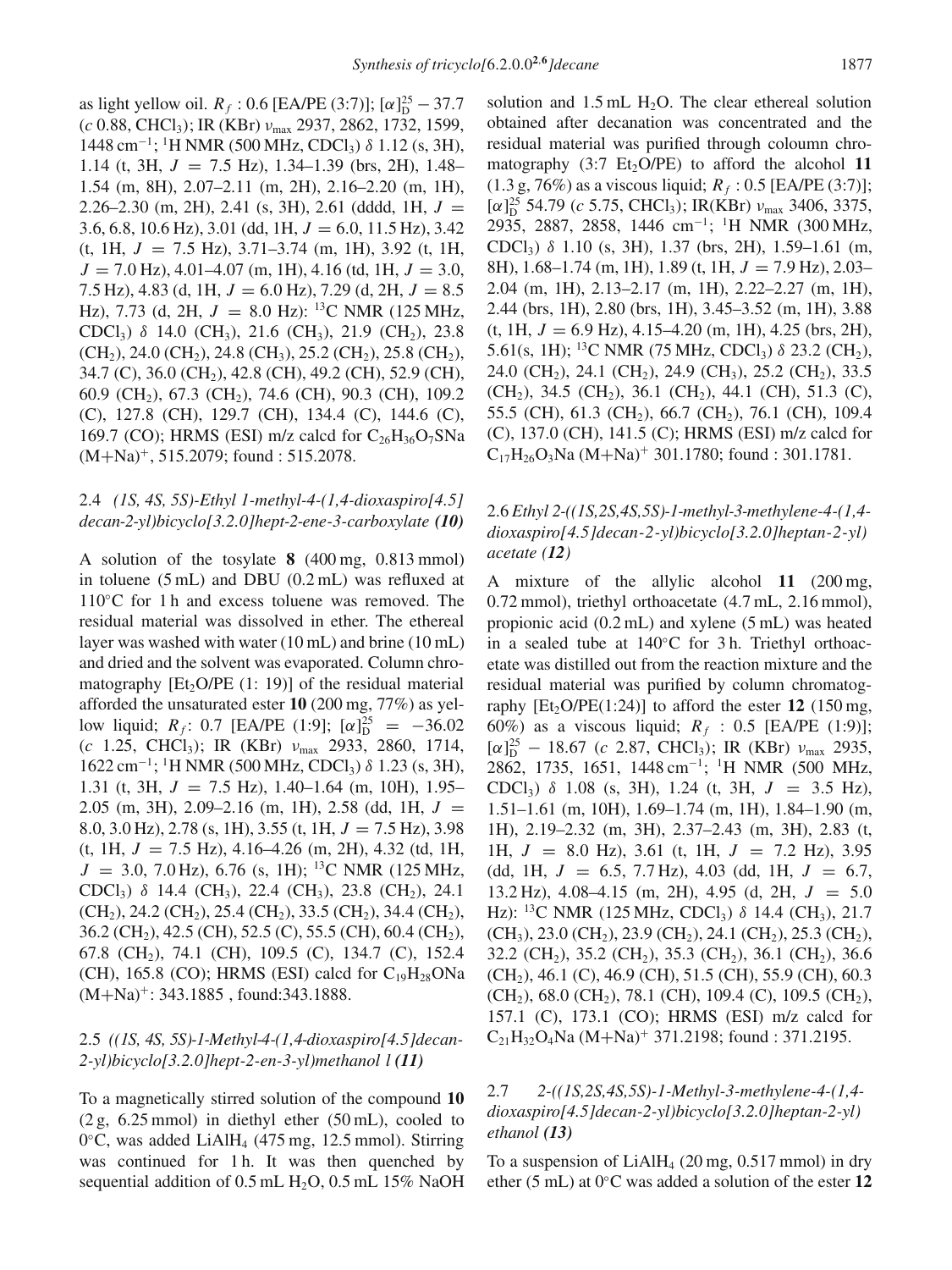$(90 \text{ mg}, 0.258 \text{ mmol})$  in dry ether  $(5 \text{ mL})$ . After  $5 \text{ min}$ at 0◦C, the reaction mixture was allowed to stir at rt for 1 h. It was quenched with sequential addition of  $H<sub>2</sub>O$  (0.05 mL), 15% aqueous NaOH (0.05 mL) and  $H<sub>2</sub>O$  (0.15 mL). The resulting suspension was filtered and the precipitated solid material was washed with Et<sub>2</sub>O ( $3 \times 5$  mL). The combined filtrate and the washings were dried, concentrated and the residual material was purified by column chromatography  $(3:7 \text{ Et}_2\text{O/PE})$ to afford the hydroxy compound **13** (70 mg, 88%) as colorless oil;  $R_f$ : 0.5 [EA/PE (2:8)];  $[\alpha]_D^{25} - 4.51(c)$ 0.88, CHCl<sub>3</sub>); IR (KBr) ν<sub>max</sub> 3410, 3400, 3383, 3365, 2935, 2862 cm−1; 1H NMR (400MHz, CDCl3) δ 1.11 (s, 3H), 1.32–1.44 (m, 2H), 1.53–1.58 (m, 8H), 1.61–1.72 (m, 2H), 1.74–1.83 (m, 3H), 2.15–2.28 (m, 2H), 2.34– 2.42 (m, 3H), 3.57–3.73 (m, 3H), 3.94–3.97 (m, 1H), 4.00 (dd, 1H,  $J = 6.8$ , 13.4 Hz), 4.94 (s, 1H), 5.00 (s, 1H): <sup>13</sup>C NMR (100MHz, CDCl<sub>3</sub>)  $\delta$  21.5 (CH<sub>3</sub>), 23.3  $(CH<sub>2</sub>), 24.0 (CH<sub>2</sub>), 24.1 (CH<sub>2</sub>), 25.3 (CH<sub>2</sub>), 32.2 (CH<sub>2</sub>),$  $32.3$ (CH<sub>2</sub>),  $35.2$  (CH<sub>2</sub>),  $36.7$  (CH<sub>2</sub>),  $46.0$  (CH),  $47.1$  $(C)$ , 51.8 (CH), 56.4 (CH), 62.2 (CH<sub>2</sub>), 68.2 (CH<sub>2</sub>), 78.3 (CH), 109.4 (C), 109.5 (CH<sub>2</sub>), 157.3 (C); HRMS (ESI) m/z calcd for  $C_{19}H_{30}O_3$ Na  $(M+Na)^+$  329.2093; found : 329.2097.

# 2.8 *1-((2S,4S)-1-Methyl-3-methylene-4-(1,4-dioxaspiro[4.5]decan-2-yl)bicyclo[3.2.0]heptan-2-yl)but-3 en-2-one (14)*

To a magnetically stirred suspension of DMP (145 mg, 0.342 mmol) in  $CH_2Cl_2$  (5 mL) at 0<sup>°</sup>C, the alcohol 13  $(70 \text{ mg}, 0.23 \text{ mmol})$  in  $CH_2Cl_2$  (5 mL) was added dropwise. The reaction mixture was stirred for 30 min and was quenched with  $10\%$  Na<sub>2</sub>S<sub>2</sub>O<sub>3</sub> solution (0.5 mL) doped with NaHCO<sub>3</sub>. The organic layer was dried and concentrated to give an unstable aldehyde (65 mg, 94%). Without further purification and characterization this material was used in the next step.

To a magnetically stirred solution of this aldehyde  $(65 \text{ mg}, 0.213 \text{ mmol})$  in dry THF  $(5 \text{ mL})$  at  $0\degree$ C was added vinyl magnesium bromide (1.0 M solution in THF,  $0.42$  mL,  $0.42$  mmol), dropwise. The reaction mixture was stirred at that temperature for 1 h. The temperature of the reaction mixture was slowly raised to rt and it was quenched with saturated NH4Cl solution (0.1 mL) and diluted with ether (10 mL). The organic layer was washed with brine, dried, and evaporated to dryness to afford the corresponding alcohol (60 mg, 85%) which was immediately used in the next reaction without characterization. To a magnetically stirred suspension of DMP (114 mg, 0.27 mmol) in  $CH_2Cl_2$ (5 mL) at rt, the alcohol (60 mg, 0.18 mmol) in  $CH_2Cl_2$ (5 mL) was added dropwise. The reaction mixture was stirred for 30 min and was quenched with  $10\%$  Na<sub>2</sub>S<sub>2</sub>O<sub>3</sub> solution  $(0.5 \text{ mL})$  doped with NaHCO<sub>3</sub>. The organic layer was dried, concentrated and purified by column chromatography  $[Et, O/PE (1:9)]$  to give the ketone **14** (47 mg, 79%) as colourless oil;  $R_f$ : 0.5 [EA/PE (1:9)];  $[\alpha]_D^{25}$  – 7.02 (c 5.0, CHCl<sub>3</sub>); IR (KBr)  $v_{\text{max}}$  12931, 2856, 1728, 1695, 1610, 1448 cm−1; <sup>1</sup> H NMR (500 MHz, CDCl<sub>3</sub>)  $\delta$  1.04 (s, 3H), 1.55–1.61 (m, 10H), 1.88–1.94 (m, 2H), 2.21–2.29 (m, 2H), 2.44–2.45 (m, 2H), 2.67 (d, 2H,  $J = 8.5$  Hz), 3.03 (t, 1H,  $J = 7.5$  Hz), 3.59 (t, 1H,  $J = 7.7$  Hz), 4.00 (t, 1H,  $J = 7.0$  Hz), 4.09 (t, 1H,  $J = 6.5$  Hz), 4.87 (s, 1H), 4.93 (s, 1H), 5.80 (d, 1H,  $J = 10.5$  Hz), 6.22 (d, 1H,  $J = 18$  Hz), 6.38 (dd, 1H,  $J = 7.0$ , 17.5 Hz); <sup>13</sup>C NMR (75MHz, CDCl<sub>3</sub>)  $\delta$ 22.0 (CH<sub>3</sub>), 23.2 (CH<sub>2</sub>), 24.1 (CH<sub>2</sub>), 24.2 (CH<sub>2</sub>), 25.3  $(CH<sub>2</sub>), 32.3 (CH<sub>2</sub>), 35.2 (CH<sub>2</sub>), 36.8 (CH<sub>2</sub>), 41.0 (CH<sub>2</sub>),$ 45.7 (CH), 47.1 (C), 50.3 (CH), 55.6 (CH), 68.3 (CH<sub>2</sub>), 78.3 (CH), 108.8 (CH<sub>2</sub>), 109.7 (C), 127.9 (CH<sub>2</sub>), 137.1 (CH), 158.0 (C), 200.3 (CO); HRMS (ESI) m/z calcd for  $C_{21}H_{30}O_3$ Na  $(M+Na)^+$  353.2093; found :353.2094.

## 2.9 *Ring closing metathesis of the enone 14. Synthesis of the tricyclic enone (15)*

To a solution of the ketone **14** (47 mg, 0.142 mmol) in degassed anhydrous toluene, Grubbs II catalyst (6 mg, 5 mol %) was added and the reaction mixture was refluxed at 110◦C for 3 h. The solvent was evaporated and the residual mass was chromatographed  $[Et<sub>2</sub>O/PE$ (4:6)] to give the enone **15** (30 mg, 79%) as colourless oil;  $R_f$ : 0.5 [EA/PE (1:1)]; [ $\alpha$ ] $^{25}_{D}$ +31.09 (*c* 0.60, CHCl<sub>3</sub>); IR (KBr) ν<sub>max</sub> 3010, 2935, 2860, 1707, 1624,  $1448$  cm<sup>-1</sup>; <sup>1</sup>H NMR (500 MHz, CDCl<sub>3</sub>) δ 0.90 (s, 3H), 1.36–1.38 (m, 2H), 1.55–1.60 (m, 8H), 1.90–1.97 (m, 3H), 2.22 (dd, 1H,  $J = 3.0$ , 18.0 Hz), 2.29–2.37 (m, 1H), 2.45 (dd, 1H, J = 6.5, 18.0 Hz), 2.47 (d, 1H,  $J = 6.5$  Hz), 2.52–2.55 (m, 1H), 3.47–3.49 (m, 1H), 3.58 (t, 1H,  $J = 7.5$  Hz), 4.08 (dd, 1H,  $J = 6.0$ , 7.5 Hz), 4.23 (dd, 1H,  $J = 6.0$ , 12.5 Hz), 5.81 (s, 1H); <sup>13</sup>C NMR (125 MHz, CDCl<sub>3</sub>) δ 21.8 (CH<sub>3</sub>), 23.8 (CH<sub>2</sub>), 24.0 (CH<sub>2</sub>), 24.7 (CH<sub>2</sub>), 25.2 (CH<sub>2</sub>), 31.5 (CH<sub>2</sub>), 34.6  $(CH_2)$ , 36.4 (CH<sub>2</sub>), 37.3 (CH<sub>2</sub>), 44.7 (C), 48.9 (CH), 51.0 (CH), 54.1 (CH), 67.9 (CH<sub>2</sub>), 75.4 (CH), 109.7 (C), 123.8 (CH), 190.2 (C), 211.6 (CO); HRMS (ESI) m/z calcd for  $C_{19}H_{26}O_3H (M+H)^+$  303.1955; found : 303.1952.

#### 2.10 *Hydrogenation of the enone 15. Synthesis of the tricyclic ketone (16)*

A solution of the cyclopentenone derivative **15** (30 mg, 0.09 mmol) in methanol (2 mL) was stirred under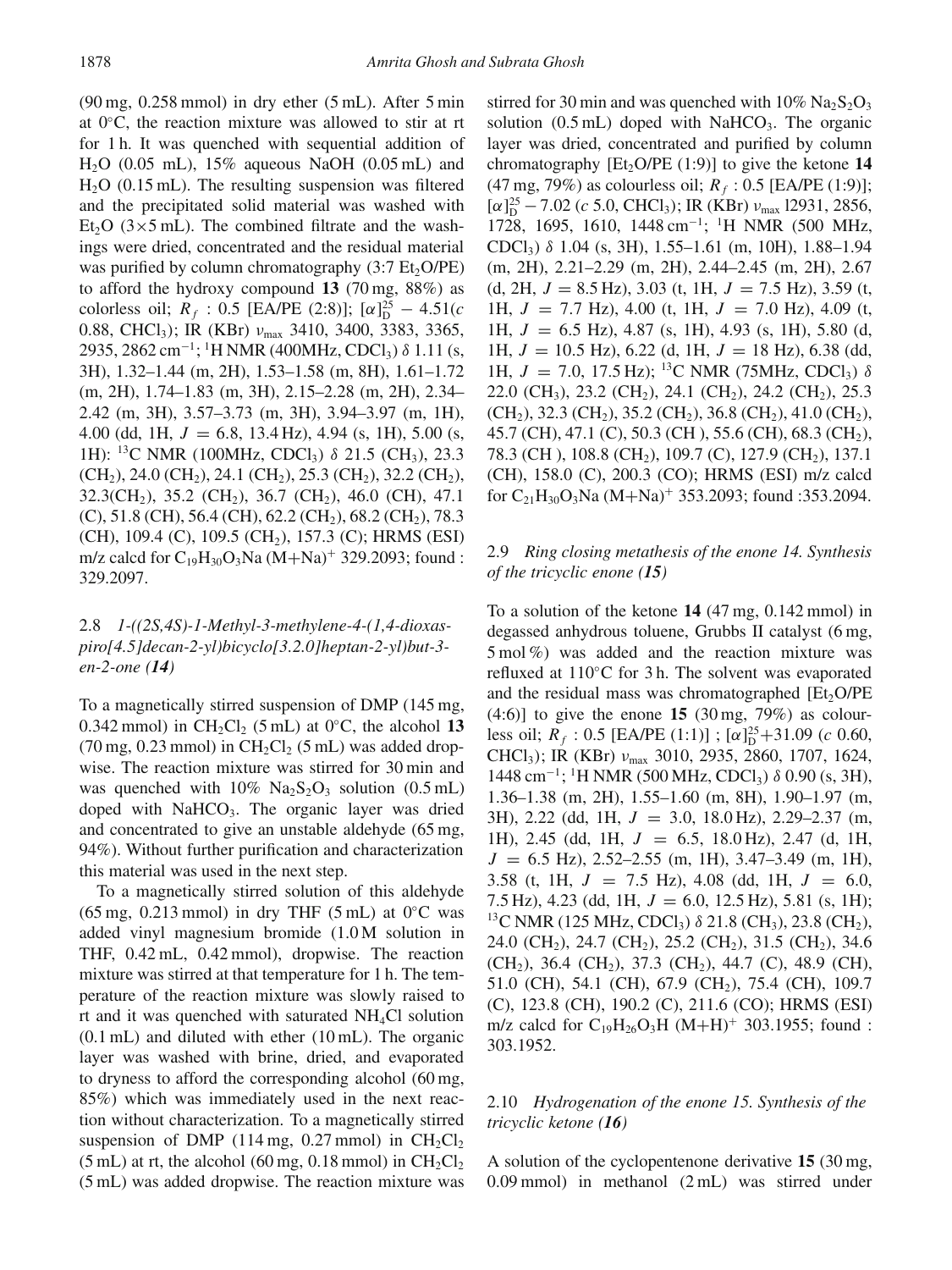hydrogen atmosphere for 2h in the presence of 10% Pd/C (5 mg). The reaction mixture was filtered through an alumina bed. The filtrate was concentrated to afford the saturated ketone **16** (25 mg, 83%) as a white solid m.p. 84–86°C; [ $\alpha$ ]<sup>25</sup> 13.05 (c 1.00, CHCl<sub>3</sub>); IR (KBr)  $v_{\text{max}}$  2933, 2860, 1737, 1731, 1697, 1616 cm<sup>-1</sup>; <sup>1</sup>H NMR (500 MHz, CDCl<sub>3</sub>) δ 1.12 (s, 3H), 1.41–1.63 (m, 10H), 1.77–1.81 (m, 1H), 1.94–2.00 (m, 1H), 2.10–2.13 (m, 2H), 2.15-2.28 (m, 5H), 2.30–2.40 (m, 1H), 2.56 (dd, 1H,  $J = 7.0$ , 11.5 Hz), 3.13 (t, 1H,  $J = 7.5$  Hz), 3.52 (t, 1H,  $J = 7.5$  Hz), 3.97 (t, 1H,  $J = 7.5$  Hz), 4.04 (dd, 1H,  $J = 6.2$ , 12.2 Hz); <sup>13</sup>C NMR (125 MHz, CDCl<sub>3</sub>)  $\delta$  21.8 (CH<sub>2</sub>), 23.1 (CH<sub>3</sub>), 23.9 (CH<sub>2</sub>), 24.1  $(CH<sub>2</sub>), 25.3 (CH<sub>2</sub>), 34.2 (CH<sub>2</sub>), 34.9 (CH<sub>2</sub>), 36.5 (CH<sub>2</sub>),$ 39.8 (CH<sub>2</sub>), 40.2 (CH<sub>2</sub>), 46.2 (CH), 46.8 (CH), 47.1 (C), 51.1 (CH), 52.4 (CH), 68.4 (CH<sub>2</sub>), 75.8 (CH), 110.0 (C), 220.6 (CO); HRMS (ESI) m/z calcd for  $C_{19}H_{28}O_3$ Na (M+Na)<sup>+</sup> 327.1936; found : 327.1937.

#### 2.11 *Synthesis of the ester (17)*

A solution of the ketal **16** (32 mg, 0.10 mmol) in 80% aqueous acetic acid (0.5 mL) was heated at  $50^{\circ}$ C for 4 h. The resulting solution was concentrated under reduced pressure to afford the corresponding diol (16 mg, 69%) as a viscous liquid. To a magnetically stirred ice-cold solution of this diol (16 mg, 0.07 mmol) in THF/water  $(2:1)$   $(0.5$  mL) was added NaIO<sub>4</sub>  $(8 \text{ mg}, 0.035 \text{ mmol})$ . The reaction mixture was allowed to stir at  $0°C$  for 30 min. The precipitated white solid was filtered off. The precipitated solid was washed thoroughly with diethyl ether. The combined filtrate and the washing was washed with brine, dried, and evaporated to dryness in vacuum to afford the corresponding aldehyde (13 mg, 71%). To a magnetically stirred solution of this aldehyde (13 mg, 0.06 mmol) in dry acetone (0.5 mL) was added dropwise Jones reagent (0.05 mL) at 0◦C and was allowed to stir for 10 min at that temperature. The reaction mixture was extracted with diethyl ether  $(2\times3$  mL). The ethereal extract was washed with brine, dried, and the solvent was evaporated to afford the acid  $(10 \text{ mg}, 71\%)$ . A solution of the carboxylic acid  $(10 \text{ mg},$ 0.04 mmol) in diethyl ether (2 mL) was treated with ethereal diazomethane for 15 min. Removal of ether followed by column chromatography ( $Et<sub>2</sub>O/PE$  1:9) gave the ester 17 (8 mg, 75%) as colourless oil;  $R_f$ : 0.5 [EA/PE (1:9)];  $[\alpha]_D^{25} - 25.76$  (c 0.75, CHCl<sub>3</sub>); IR (KBr)  $v_{\text{max}}$  2947, 1731, 1716, 1704 cm<sup>-1</sup>; <sup>1</sup>H NMR (400 MHz, CDCl<sub>3</sub>)  $\delta$  1.21 (s, 3H), 1.82–1.89 (m, 1H), 1.91–1.93  $(m, 1H)$ , 2.14 (dd, 2H,  $J = 9.2$ , 9.6 Hz), 2.20–2.23  $(m,$ 1H), 2.28–2.31(m, 1H), 2.36 (d, 1H,  $J = 8.4$  Hz), 2.40 (d, 1H,  $J = 8.4$  Hz), 2.57 (q, 1H,  $J = 8.4$  Hz), 2.67– 2.70 (m, 1H), 2.98 (dd, 1H,  $J = 3.6$ , 8.4 Hz), 3.46–3.51

(m, 1H), 3.61 (s, 3H); <sup>13</sup>C NMR (100 MHz, CDCl<sub>3</sub>)  $\delta$ 21.0 (CH<sub>2</sub>), 23.1 (CH<sub>3</sub>), 33.6 (CH<sub>2</sub>), 40.0 (CH<sub>2</sub>), 40.9  $(CH<sub>2</sub>), 46.1$  (CH), 48.2 (C), 48.9 (CH), 51.7 (CH), 53.1 (CH ), 54.8 (CH3), 175.2 (CO), 219.4 (CO); HRMS (ESI) m/z calcd for  $C_{13}H_{18}O_3$ Na  $(M+Na)^+$  245.1154; found: 245.1155

### 2.12 *Synthesis of the tricyclo[6.2.0.0<sup>2,6</sup> <i>]decane* (18)

The ester  $17$  (8 mg, 0.04 mmol) was treated with  $2\%$ methanolic NaOMe solution (0.1 mL) at 50◦C for 8 h. The reaction mixture on acidification with 10% aqueous HCl was extracted with diethyl ether  $(2\times3$  mL). Removal of the solvent from the dried ether extract afforded the epimerized acid (5 mg) which was treated with ethereal diazomethane. Removal of ether gave the ester **18** (4 mg, 50%) as colourless oil;  $R_f$ : 0.5[EA/PE  $(1:9)$ ];  $[\alpha]_D^{25}$  – 36.10 (c 0.12, CHCl<sub>3</sub>); IR (KBr)  $v_{\text{max}}$ ; 2921, 2854, 1731, 1701, 1683, 1650 cm−1, 1H NMR  $(400 \text{ MHz}, \text{CDCl}_3)$   $\delta$  1.21 (s, 3H), 1.84–1.91 (m, 4H), 1.93–2.07 (m, 1H), 2.20–2.27 (m, 3H), 2.30–2.37 (m, 1H), 2.51 (dd,  $J = 7.2$ , 8.4 Hz, 1H), 2.67–2.71 (m, 2H), 3.66 (s, 3H); <sup>13</sup>C NMR (100 MHz, CDCl<sub>3</sub>)  $\delta$ 16.07 (CH<sub>2</sub>), 23.3 (CH<sub>3</sub>), 31.6 (CH<sub>2</sub>), 40.1 (CH<sub>2</sub>), 43.0 (CH), 43.7 (CH<sub>2</sub>), 46.1 (C), 46.7 (CH), 47.2 (CH),



<span id="page-4-0"></span>**Scheme 2.** Synthesis of bicyclo[3.2.0]heptane.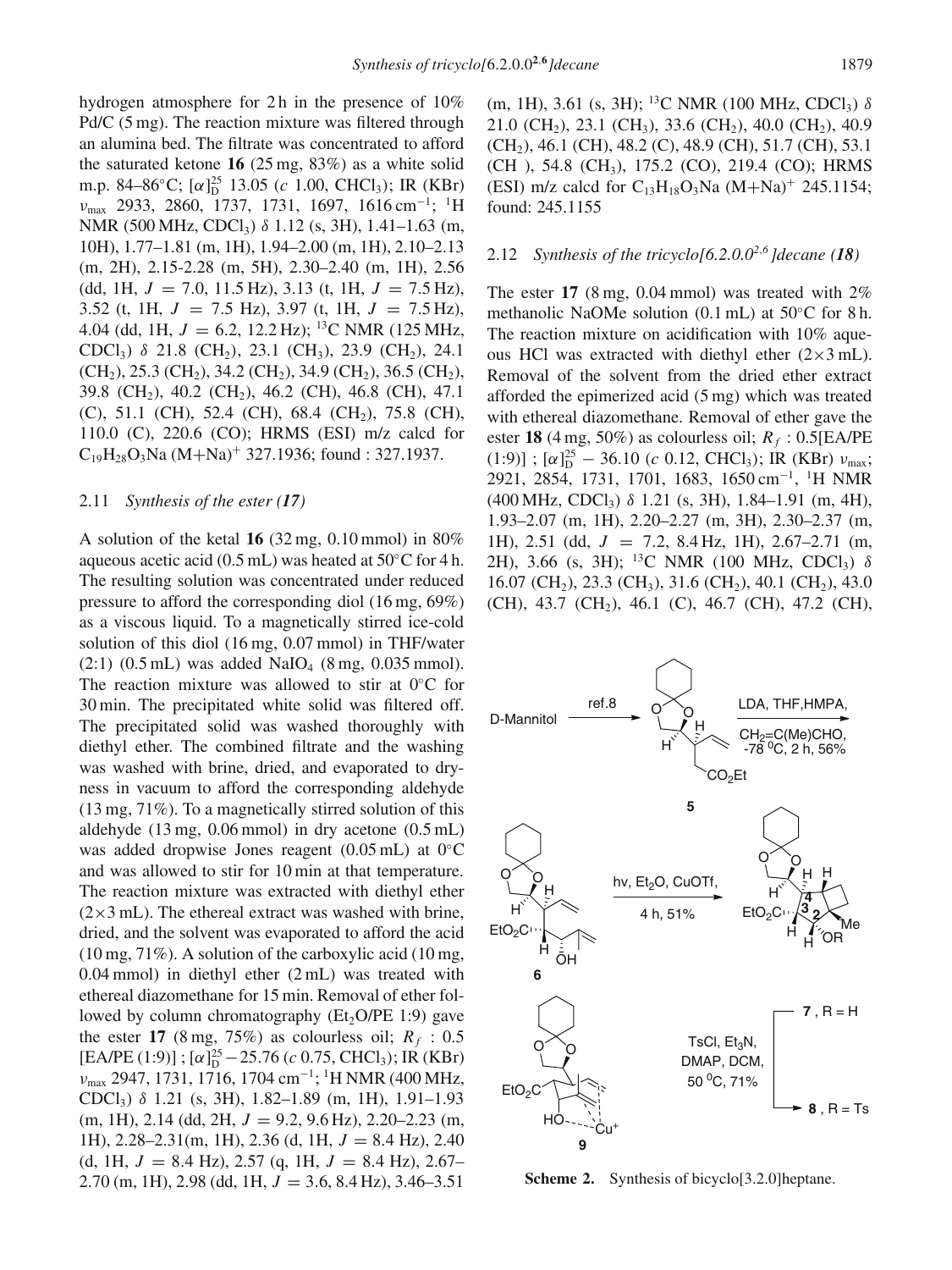51.8 (CH), 52.8(CH3), 173.5 (CO), 218.9 (CO); HRMS (ESI) m/z calcd for  $C_{13}H_{18}O_3Na$   $(M+Na)^+$  245.1154; found: 245.1152.

#### **3. Results and Discussion**

Initially we focused on the construction of a bicyclo[3.2.0]heptane analogous to **3**. Reaction of the lithium enolate generated from the known unsaturated ester **5** (prepared from D-mannitol following the known procedure $\delta$ ) with methacrolein provided the hydroxyester **6** along with the other three possible diastereoisomers in 1:3:8:1.6 (from the intensities of the CO peaks in  $^{13}$ C NMR) in 56% yield (scheme [2\)](#page-4-0). A solution of this mixture in diethyl ether was irradiated in presence of cuprous triflate as catalyst with a medium pressure mercury vapour lamp. Chromatographic purification of the product mixture afforded the adduct 7 in 51% yield. For assignment of stereochemistry and for carrying forward the synthesis towards the target, the hydroxy-ester 7 was transformed to the tosylate **8** in 71% yield. The relative stereochemistry of the three contiguous stereocenters at C-2, C-3 and C-4 could be established by comparison of the observed coupling constants of these protons with those reported<sup>9</sup> for *cis*- and *trans*-disubstituted cyclopentane derivatives. 1H NMR spectrum of the compound 7 revealed that the C-3 proton appeared at  $\delta$  3.01 as a doublet of doublet with  $J = 6.0$  and 11.5 Hz while the C-2 proton appeared as a doublet at  $\delta$  4.83 with the coupling constant 6.0 Hz. The vicinal protons *trans* to each other are known to display a higher coupling constant than that with the *cis*- protons. Thus the C-3 proton is *cis* to the adjacent C-2 proton but *trans* to the C-4 proton.

That the ketal unit occupies an exo positition in the bicyclo[3.2.0]heptane derivative 7 was established in the following way. It is well established<sup>10</sup> that photocycloaddition of a 1, 6-diene having an alkyl substituent at the allylic carbon proceeds through a copper (I)-diene



<span id="page-5-0"></span>**Scheme 3.** Synthesis of tricyclo $[6.2.0.0^{2.6}]$  decane.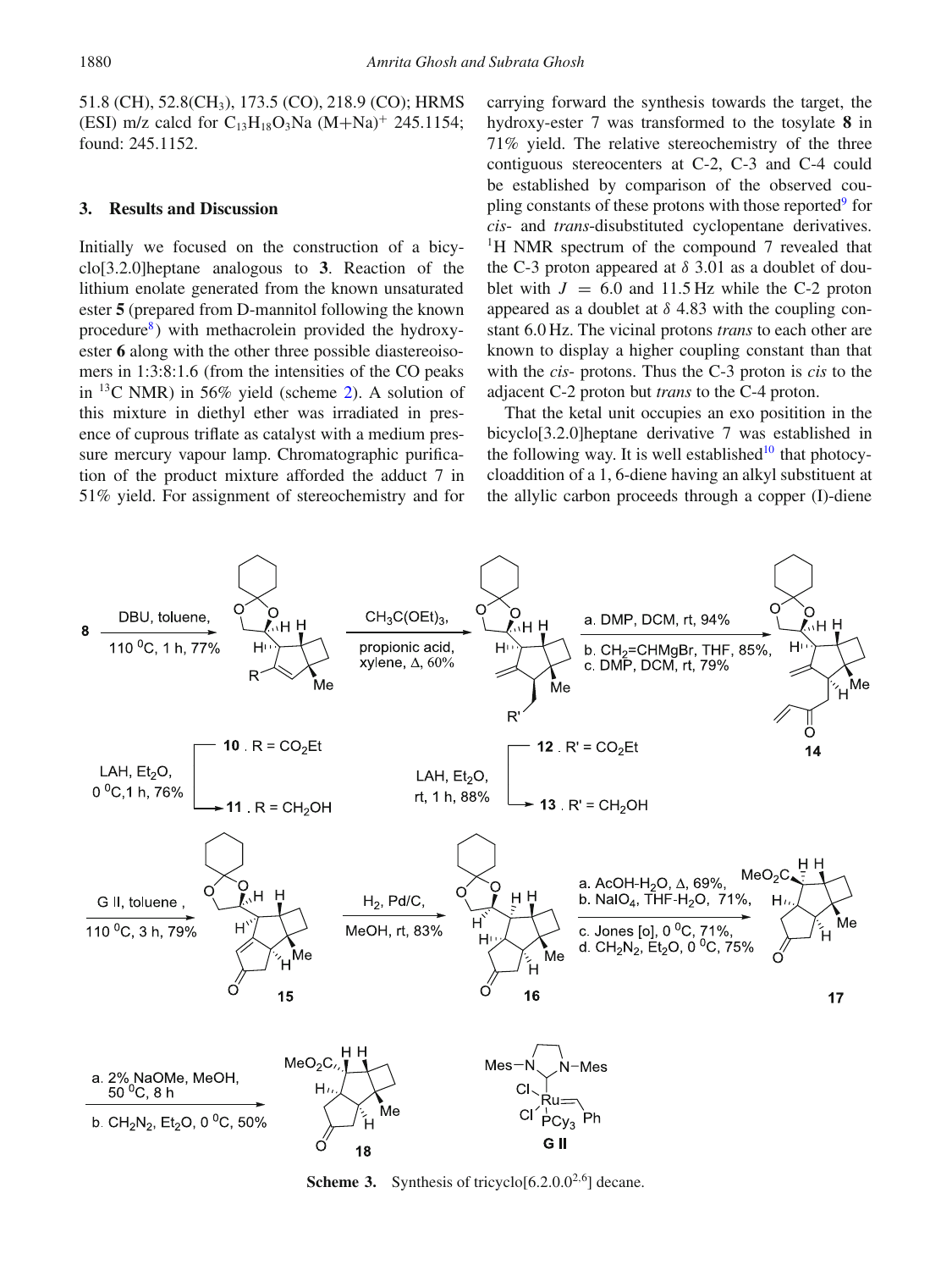complex in which the alkyl group occupies an exo position. Thus it is expected that photocycloaddition of the diene would take place through the copper (I)-complex **9** to produce adduct with alkyl group occupying an exo-position. Thus the structure of the photoadduct was tentatively assigned as 7. This structural assignment was confirmed through single crystal X-ray structure of the tricyclic compound prepared from 7 as shown in scheme [3.](#page-5-0)

The tosylate **8** was treated with DBU in toluene under reflux to give the unsaturated ester **10** in 77% yield. LiAlH4 reduction of **10** provided the allylic alcohol **11** in 76% yield. Ortho-ester Claisen rearrangement of the allylic alcohol **10** afforded the unsaturated ester **12** as the major product in 60% yield. The ester was then reduced to the alcohol **13**. Oxidation of the hydroxycompound **13** with DMP afforded the corresponding aldehyde which without purification and characterization was transformed to the enone **14** in 63% yield following a sequence involving addition of vinyl magnesium bromide and DMP oxidation of the resulting carbinol. Ring closing metathesis<sup>11</sup> of the dienone  $14$ was accomplished with Grubbs' 2<sup>nd</sup> generation catalyst (G II) to afford the enone **15** in 79% yield. Hydrogenation of the enone **15** over 10% Pd/C gave the tricyclic ketone **16** as a white crystalline solid, M.p. 84–86◦C in 83% yield. Hydrogen was added from the face opposite to the bulky ketal unit to give rise to the *cis-anti-cis* configuration. The structure of this compound was established by single crystal X-ray analysis (figure [1\)](#page-6-0).

<span id="page-6-0"></span>

**Figure 1.** ORTEP diagram of **16**. Thermal ellipsoids are drawn at 50% probability level.

With the establishment of the structure of the tricyclic compound **16**, the structure of the photoadduct 7 was also confirmed.

The tricycle **16** was then transformed to the ester **17** using a standard sequence involving deketalization with 80% aqueous acetic acid, cleavage of the liberated diol with sodium meta-periodate, oxidation of the resulting aldehyde to the corresponding carboxylic acid followed by its treatment with diazomethane. Inspection of the structure of the tricycylic keto-ester **17** revealed that all the stereocentres in it except the C-7 centre had the correct stereochemistry required for the synthesis of kelsoene. An inversion of the C-7 substituent was now required. The methyl ester **17** epimerized smoothly when treated with 2% NaOMe in MeOH at 50◦C to produce the more stable<sup>4e</sup> tricyclic structure 18 in 50% yield. Disappearance of the dd  $(J = 3.6, 8.4 \text{ Hz})$  at  $\delta$  2.57 (q, J = 8.4 Hz) of the unepimerized compound **17** indicated its epimerization to **18**. The compound **18** possesses the fully functionalized tricyclic structure with *cis-anti-cis* 5-5-4 ring system having the C-7 substituent with the desired stereochemistry for elaboration to **1** and **2**.

## **4. Conclusion**

We have developed a route for the construction of the tricyclo[6.2.0.0<sup>2,6</sup>] decane ring system<sup>2,6</sup> present in kelsoene and poduran in enantiomerically pure form. The key steps involve a copper (I)-catalyzed intramolecular  $[2+2]$  photocycloaddition of a diene prepared from D-mannitol to form a bicyclo[3.2.0]heptane derivative. Annulation of a five-membered ring on to it was achieved through ring closing olefin metathesis. The tricyclic system thus formed has the desired stereochemistry at the five stereocenters and is functionalized for elaboration to the natural products.

#### **Supplementary Information**

Crystal data for compound **16**:  $C_{19}H_{28}O_3$ ,  $M = 304.41$ , orthorhombic,  $a = 6.374(3)$  Å,  $b = 10.591(6)$  Å, c  $= 25.372(14)$  Å,  $\alpha = 90.00^{\circ}$ ,  $\beta = 90.00^{\circ}$ ,  $\gamma =$ 90.00°, V = 1712.9(16) Å<sup>3</sup>, T = 150(2) K, space group  $P2(1)2(1)2(1)$ ,  $Z = 4$ , 13228 reflections measured, 3556 independent reflections (Rint  $= 0.0439$ ). The final R<sub>1</sub> values were 0.0390 (I >  $2\sigma$  (I)). The final wR (F<sub>2</sub>) values were 0.1031 (I >  $2\sigma$  (I)). The final R<sub>1</sub> values were 0.0463 (all data). The final wR  $(F_2)$  values were 0.1160 (all data). The goodness of fit on  $F_2$  was 0.772. CCDC (CCDC no. – 904379) contain the supplementary crystallographic data for this paper. X-ray